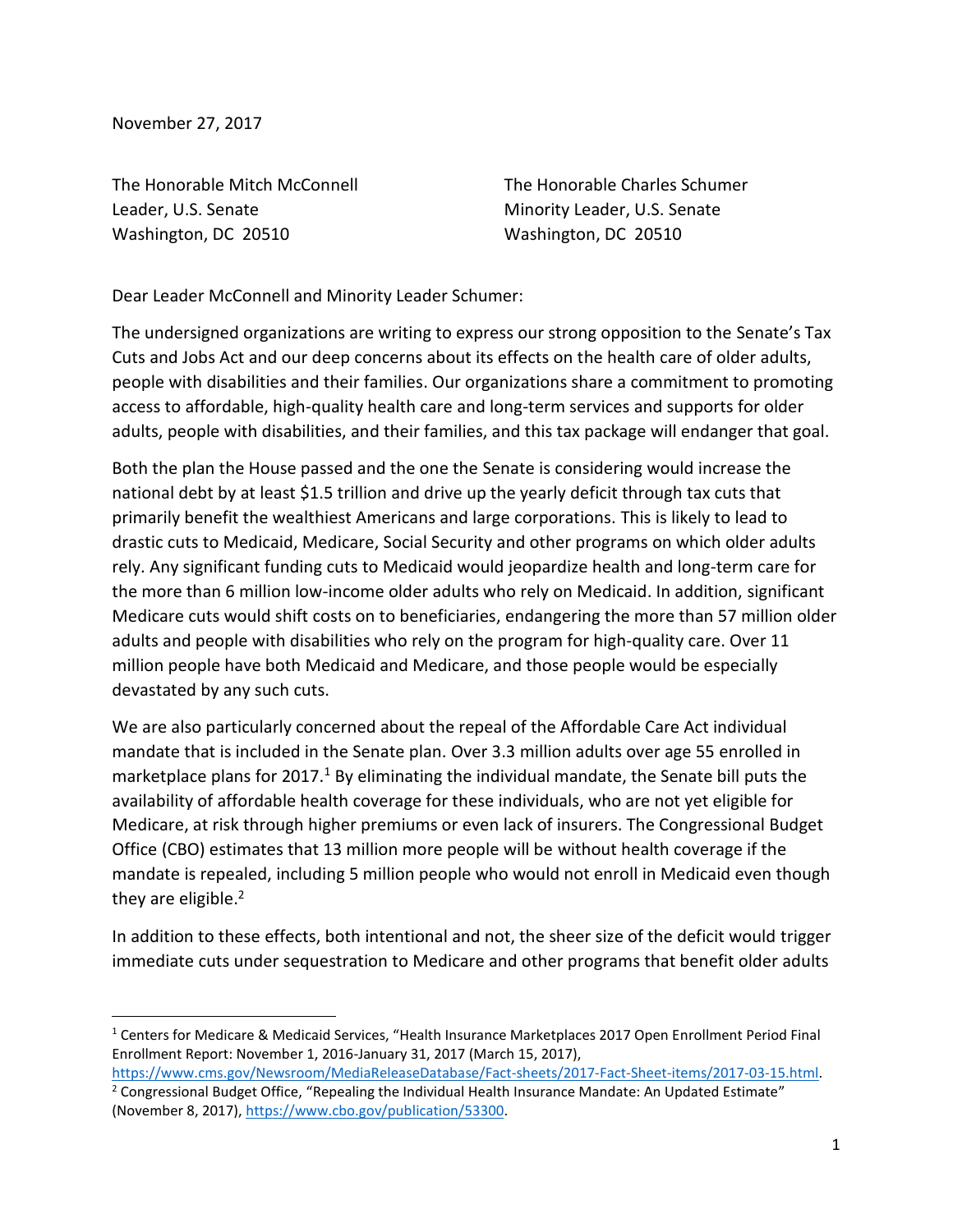and people with disabilities. The CBO projects Medicare cuts of \$25 billion in 2018 alone.<sup>3</sup> Of course, such cuts would have harmful effects on all those who rely upon Medicare.

We also urge you to ensure that the medical expense tax deduction, which provides tax relief to millions of older Americans and people with disabilities with high out-of-pocket and long-term care costs and modest incomes, remains available to those who need it, and is not eliminated in any tax proposal. Out-of-pocket health care costs are a significant financial burden for many older adults and people with disabilities, especially those with chronic conditions and those who need long-term services and supports. Eliminating this deduction would threaten the financial wellbeing of such individuals and even prematurely force them to turn to Medicaid to cover their long-term care costs.

In addition to our concerns about the substance of the bill detailed above, we are also dismayed by the rushed and partisan process. It is especially concerning that a preliminary CBO report notes there may not be enough time for that office to do a full analysis.<sup>4</sup> Without a full analysis, we cannot know all the effects of this far-reaching bill.

Historically, the Senate has worked through a bipartisan, transparent process that included public hearings, open comment periods on discussion drafts, multi-stakeholder meetings, and more. Any changes to the tax code should be thoughtful and deliberative.

Our organizations strongly urge the Senate to start over on tax reform and ensure that any changes will not drive up deficits or reduce access to health care for older adults, people with disabilities, and their families.

Sincerely,

## AFSCME

l

| Aging Life Care Association                                       |
|-------------------------------------------------------------------|
| Allies for Independence                                           |
| Altarum Center for Eldercare and Advanced Illness                 |
| American Association of People with Disabilities                  |
| American Association on Health and Disability                     |
| <b>American Geriatrics Society</b>                                |
| Association of University Centers on Disabilities (AUCD)          |
| <b>Autistic Self Advocacy Network</b>                             |
| Bazelon Center for Mental Health Law                              |
| B'nai B'rith International                                        |
| Center for Health Law and Policy Innovation of Harvard Law School |
| <b>Center for Medicare Advocacy</b>                               |

 $3$  Congressional Budget Office, "Effects of legislation that would raise deficits by an estimated \$1.5 trillion over the 2018-2027 period" (November 14, 2017), <https://www.cbo.gov/publication/53319>

<sup>4</sup> Congressional Budget Office, "H.R. 1, a bill to provide for reconciliation pursuant to titles II and V of the Concurrent Resolution on the Budget for Fiscal Year 2018" (November 13, 2017), [https://www.cbo.gov/publication/53312.](https://www.cbo.gov/publication/53312)